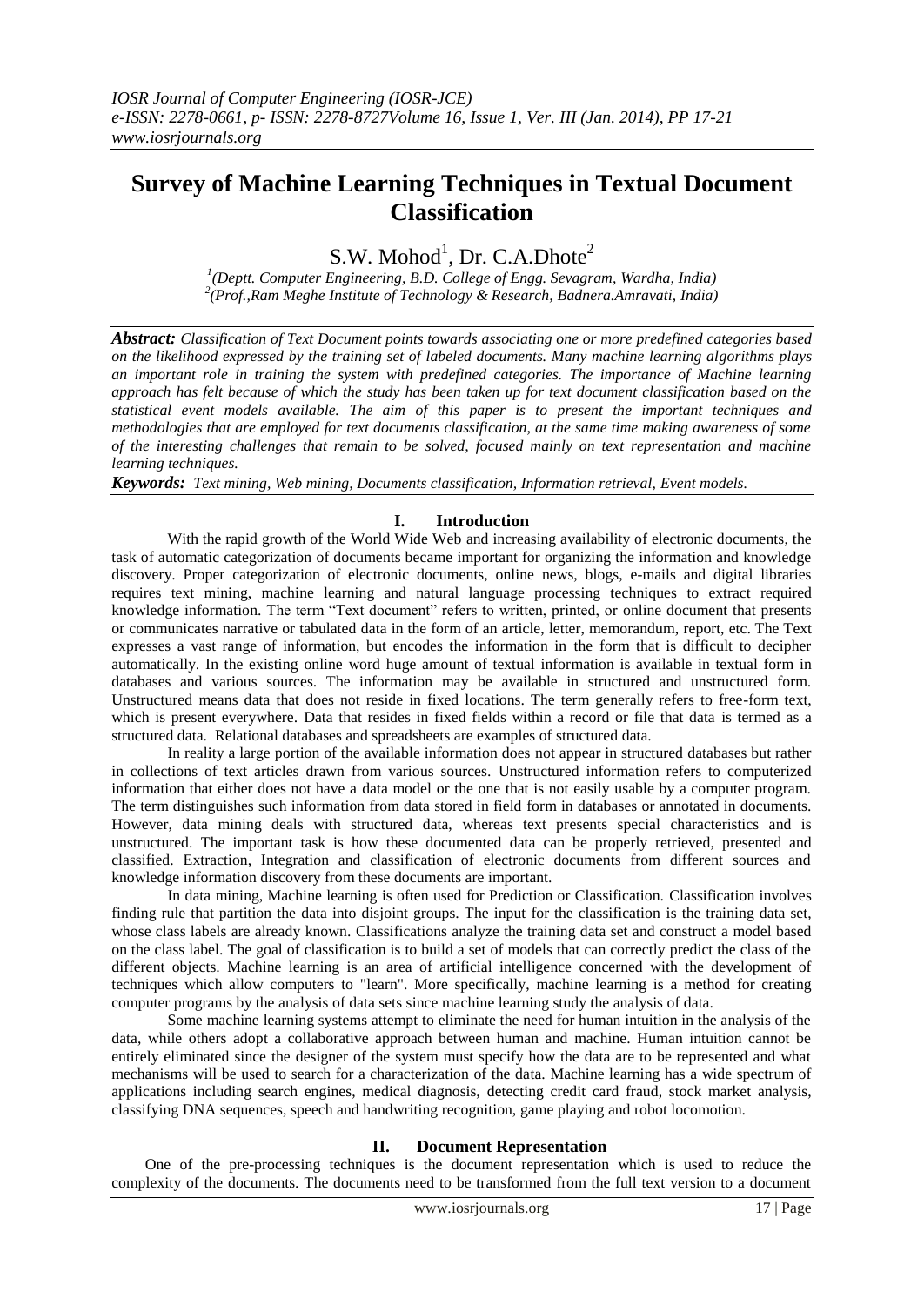vector. Text classification is again an important component in most information management tasks for which algorithms that can maintain high accuracy are desired. Dimensionality reduction is a very important step in text classification, because irrelevant and redundant features often degrade the performance of classification both in speed and classification accuracy. Dimensionality reduction technique can be classified into feature extraction (FE) [1] and feature selection (FS) approaches given below.

1 Feature Extraction

FE is the first step of pre-processing which is used to presents the text documents into clear word format. So removing stop words and stemming words is the pre-processing tasks [2] [3]. The documents in text classification are represented by a great amount of features and most of them could be irrelevant or noisy [4]. DR is the exclusion of a large number of keywords, base preferably on a statistical process, to create a low dimension vector [5]. Commonly the steps taken for the feature extractions (Fig.1) are:

Tokenization: A document is treated as a string, and then partitioned into a list of tokens.

Removing stop words: Stop words such as "the", "a", "and"… etc are frequently occurring, so the insignificant words need to be removed.

Stemming word: Applying the stemming algorithm that converts different word form into similar canonical form. This step is the process of conflating tokens to their root form, e.g. connection to connect, computing to compute etc.



Figure. 1 Document Classification Process

#### **2 Feature Selection**

After feature extraction the important step in preprocessing of text classification, is feature selection to construct vector space, which improve the scalability, efficiency and accuracy of a text classifier. In general, a good feature selection method should consider domain and algorithm characteristics [6]. The main idea of FS is to select subset of features from the original documents. FS is performed by keeping the words with highest score according to predetermined measure of the importance of the word [4]. The selected feature retains the original physical meaning to provide a better understanding for the data and learning process [1]. For text classification a major problem is the high dimensionality of the feature space. Almost every text domain has much number of features, most of these features are not relevant and beneficial for text classification task, and even some noise features may sharply reduce the classification accuracy [7]. Hence FS is commonly used in text classification to reduce the dimensionality of feature space and improve the efficiency and accuracy of classifiers.

### **III. MACHINE LEARNING ALGORITHMS**

The documents can be classified by three ways, unsupervised, supervised and semi supervised methods. Many techniques and algorithms are proposed recently for the clustering and classification of electronic documents. This section focused on the supervised classification techniques, new developments and highlighted some of the opportunities and challenges using the existing literature. The automatic classification of documents into predefined categories has observed as an active attention, as the internet usage rate has quickly enlarged.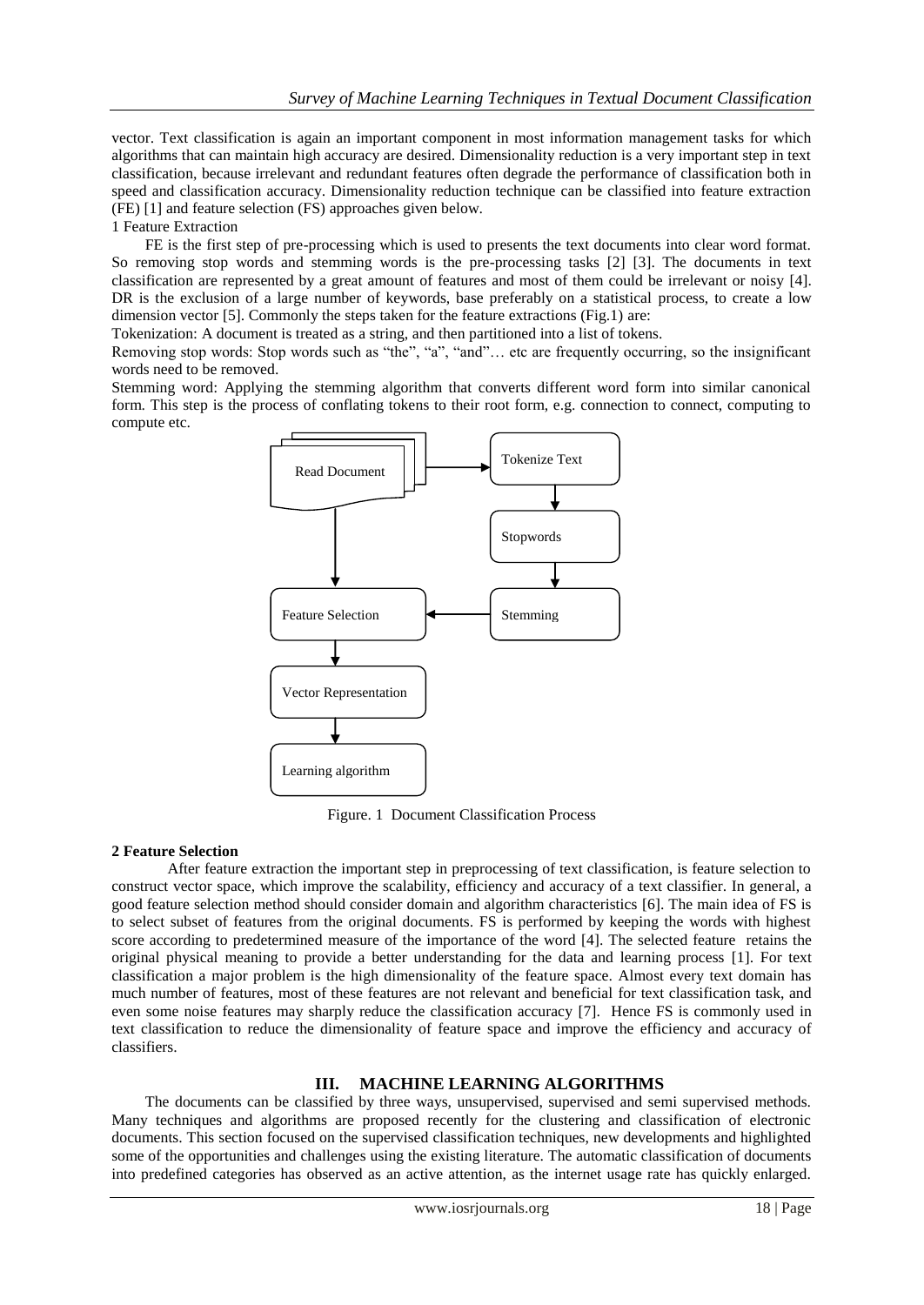From last few years, the task of automatic text classification have been extensively studied and rapid progress seems in this area, including the machine learning approaches such as Bayesian classifier, Decision Tree, Knearest neighbor(KNN), Support Vector Machines(SVMs), Neural Networks, Latent Semantic Analysis, Rocchio's Algorithm, Fuzzy Correlation and Genetic Algorithms etc.

Normally supervised learning techniques are used for automatic text classification, where pre-defined category labels are assigned to documents based on the likelihood suggested by a training set of labeled documents. Some of these techniques are described below.

1 Rocchio's Algorithm

Rocchio's Algorithm [8] is a vector space method for document routing or filtering in informational retrieval, build prototype vector for each class using a training set of documents, i.e. the average vector over all training document vectors that belong to class ci, and calculate similarity between test document and each of prototype vectors, which assign test document to the class with maximum similarity.

2 K-nearest neighbor (k-NN)

The k-nearest neighbor algorithm (k-NN) [9] is used to test the degree of similarity between documents and k-training data and to store a certain amount of classification data, thereby determining the category of test documents. This method is an instant-based learning algorithm that categorized objects based on closest feature space in the training set [10]. The training sets are mapped into multi-dimensional feature space. The feature space is partitioned into regions based on the category of the training set. A point in the feature space is assigned to a particular category if it is the most frequent category among the k nearest training data. Usually Euclidean Distance is typically used in computing the distance between the vectors. The key element of this method is the availability of a similarity measure for identifying neighbors of a particular document [10]. The training phase consists only of storing the feature vectors and categories of the training set. In the classification phase, distances from the new vector, representing an input document, to all stored vectors are computed and k closest samples are selected. The annotated category of a document is predicted based on the nearest point which has been assigned to a particular category.

3 Decision Tree

The decision tree rebuilds the manual categorization of -training documents by constructing well-defined true/false-queries in the form of a tree structure. In a decision tree structure, leaves represent the corresponding category of documents and branches represent conjunctions of features that lead to those categories. The better organized decision tree can easily classify a document by putting it in the root node of the tree and let it run through the query structure until it reaches a certain leaf, which represents the goal for the classification of the document.

4 Decision Rules Classification

This method uses the rule-based inference to classify documents to their annotated categories [11]. The algorithms construct a rule set that describe the profile for each category. Rules are typically constructed in the format of "IF condition THEN conclusion", where the condition portion is filled by features of the category, and the conclusion portion is represented with the category's name or another rule to be tested. The rule set for a particular category is then constructed by combining every separate rule from the same category with logical operator, typically use "and" and "or". During the classification tasks, not necessarily every rule in the rule set needs to be satisfied. In the case of handling a data set with large number of features for each category, heuristics implementation is recommended to reduce the size of rules set without affecting the performance of the classification.

5 Naïve Bayes Algorithm

This classifier is a simple probabilistic classifier based on applying Bayes' Theorem with strong independence assumptions. A more descriptive term for the underlying probability model would be independent feature model. These independence assumptions of features make the features order is irrelevant and consequently that the present of one feature does not affect other features in classification tasks [12]. These assumptions make the computation of Bayesian classification approach more efficient, but this assumption severely limits its applicability. Depending on the precise nature of the probability model, the naïve Bayes classifiers can be trained very efficiently by requiring a relatively small amount of training data to estimate the parameters necessary for classification. Because independent variables are assumed, only the variances of the variables for each class need to be determined and not the entire covariance matrix.

6 Artificial Neural Network

ANNs are constructed from a large number of elements with an input fan order of magnitudes larger than in computational elements of traditional architectures [13] [14]. These elements, namely artificial neuron are interconnected into group using a mathematical model for information processing based on a connectionist approach to computation. The neural networks make their neuron sensitive to store item. It can be used for distortion tolerant storing of a large number of cases represented by high dimensional vectors.

7 Fuzzy correlation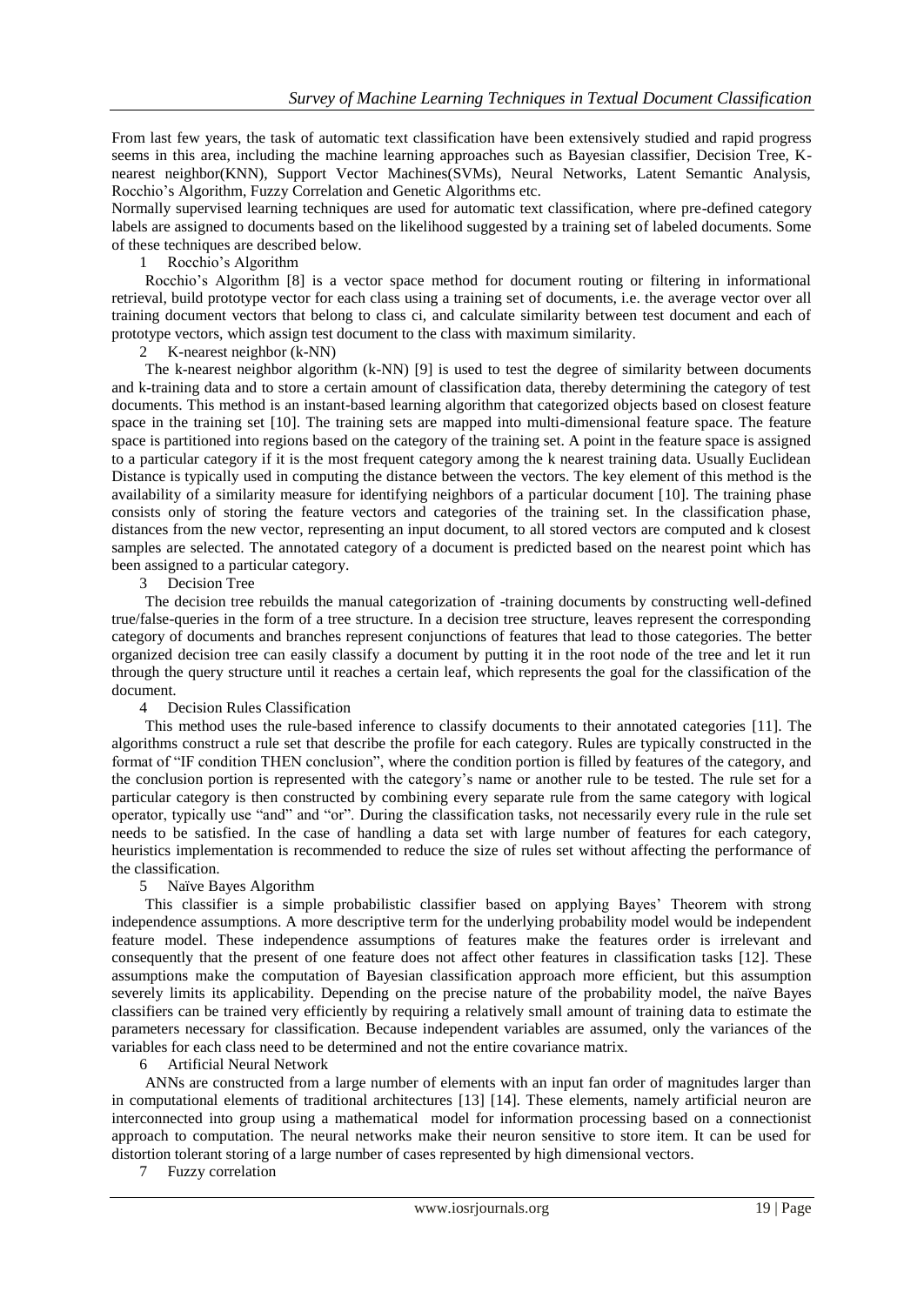Fuzzy correlation can deal with fuzzy information or incomplete data, and also convert the property value into fuzzy sets for multiple document classification [15]. The researchers have shown great interest recently to use the fuzzy rules and sets to improve the classification accuracy, by incorporating the fuzzy correlation or fuzzy logic with the machine learning algorithm and the feature selection methods.

#### 8 Genetic Algorithm

Genetic algorithm [16] aims to find optimum characteristic parameters using the mechanisms of genetic evolution and survival of the fittest in natural selection. Genetic algorithms make it possible to remove misleading judgments in the algorithms and improve the accuracy of document classification. This is an adaptive probability global optimization algorithm, which simulated in a natural environment of biological and genetic evolution, and is widely used for their simplicity and strength. Now several researchers used this method for the improvement of the text classification process. In [17] authors introduced the genetic algorithm for text categorization and used to build and optimize the user template, and also introduced simulated annealing to improve the shortcomings of genetic algorithm. In the experimental analysis, they show that the improved method is feasible and effective for text classification.

### Support Vector Machine (SVM)

SVMs are one of the discriminative classification methods which are commonly recognized to be more accurate. The SVM classification method is based on the Structural Risk Minimization principle from computational learning theory [18]. The idea of this principle is to find a hypothesis to guarantee the lowest true error. Besides, the SVM are well-founded that are very open to theoretical understanding and analysis [19]. The SVM need both positive and negative training set which are uncommon for other classification methods. These positive and negative training set are needed for the SVM to seek for the decision surface that best separates the positive from the negative data in the n-dimensional space, so called the hyper plane. The document representatives which are closest to the decision surface are called the support vector. The performance of the SVM classification remains unchanged if documents that do not belong to the support vectors are removed from the set of training data [12].

## **IV. Conclusion**

This paper provides a review of machine learning approaches and documents representation techniques. An analysis of feature selection methods and classification algorithms is also presented. It was observed from the study that information Gain and square statistics are the most commonly used and well performed methods for feature selection, however many other FS methods are recommended as single or hybrid technique. More work is required for the performance improvement and accuracy of the documents classification process. New methods and solutions are required for useful knowledge from the increasing volume of electronics documents.

#### **REFERENCES**

- [1] Liu, H. and Motoda, ., "Feature Extraction, constraction and selection: A Data Mining Perpective.", Boston, Massachusetts(MA): Kluwer Academic Publishers.
- [2] Wang, Y., and Wang X.J., " A New Approach to feature selection in Text Classification", Proceedings of 4th International Conference on Machine Learning and Cybernetics, IEEE- 2005, Vol.6, pp. 3814-3819, 2005.
- [3] Lee, L.W., and Chen, S.M., "New Methods for Text Categorization Based on a New Feature Selection Method a and New Similarity Measure Between Documents", IEA/AEI,France 2006.
- [4] Montanes,E., Ferandez, J., Diaz, I., Combarro, E.F and Ranilla, J., " Measures of Rule Quality for Feature Selection in Text Categorization", 5th international Symposium on Intelligent data analysis , Germeny-2003, Springer-Verlag 2003, Vol2810, pp.589- 598, 2003.
- [5] Manomaisupat, P., and Abmad k., " Feature Selection for text Categorization Using Self Orgnizing Map", 2nd International Conference on Neural Network and Brain, 2005, IEEE press Vol 3, pp.1875-1880, 2005.
- [6] Zi-Qiang Wang, Xia Sun, De-Xian Zhang, Xin Li "An Optimal Svm-Based Text Classification Algorithm" Fifth International Conference on Machine Learning and Cybernetics, Dalian,pp. 13-16 , 2006.
- [7] Jingnian Chen a,b,, Houkuan Huang a, Shengfeng Tian a, Youli Qua Feature selection for text classification with Naïve Bayes" Expert Systems with Applications  $36$ , pp.  $5432 - 5435$ , 2009.
- [8] Rocchio, J; "Relevance Feedback in Information Retrieval", In G. Salton (ed.). The SMART System: pp.67-88.
- [9] Tam, V., Santoso, A., & Setiono, R. , "A comparative study of centroid-based, neighborhood-based and statistical approaches for effective document categorization", Proceedings of the 16th International Conference on Pattern Recognition, pp.235–238, 2002.
- [10] Eui-Hong (Sam) Han, George Karypis, Vipin Kumar; "Text Categorization Using Weighted Adjusted k-Nearest Neighbor Classification", Department of Computer Science and Engineering. Army HPC Research Centre, University of Minnesota, Minneapolis, USA. 1999.
- [11] Chidanand Apte, Fred Damerau, Sholom M. Weiss.; "Towards Language independent Automated Learning of Text Categorization Models", In Proceedings of the 17th Annual International ACM-SIGIR Conference on Research and Development in Information Retrieval, pp. 23-30,1994.
- [12] Heide Brücher, Gerhard Knolmayer, Marc-André Mittermayer; "Document Classification Methods for Organizing Explicit Knowledge", Research Group Information Engineering, Institute of Information Systems, University of Bern, Engehaldenstrasse 8, CH - 3012 Bern, Switzerland, 2002.
- [13] Miguel E. Ruiz, Padmini Srinivasan; "Automatic Text Categorization Using Neural Network",In Proceedings of the 8th ASIS SIG/CR Workshop on Classification Research, pp. 59-72. 1998.